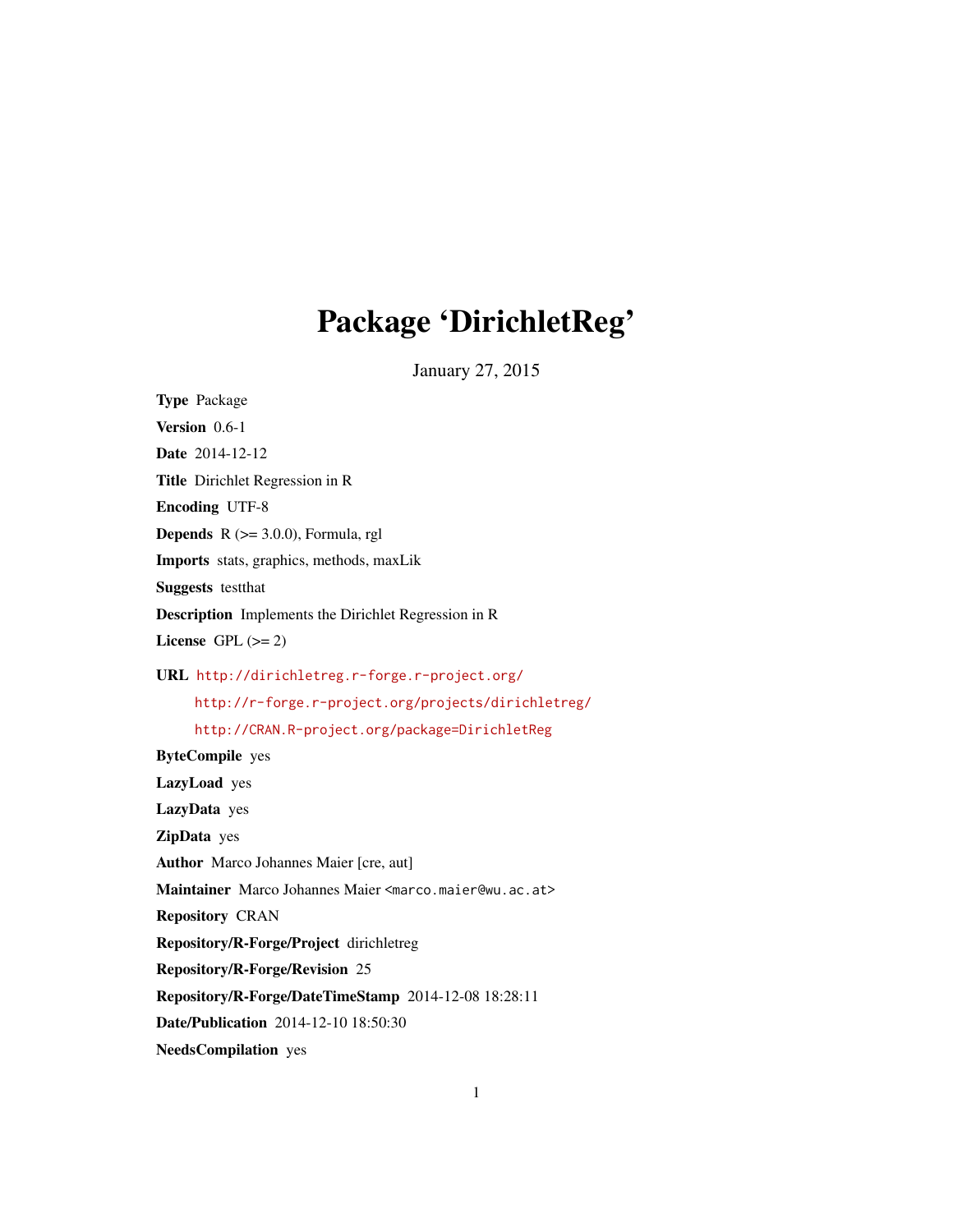# <span id="page-1-0"></span>R topics documented:

| Index | 19 |  |
|-------|----|--|
|       |    |  |

DirichletReg-package *The* DirichletReg *Package*

# Description

This package provides a functions to analyze compositional data using Dirichlet regression methods.

| Package: | DirichletReg |
|----------|--------------|
| Type:    | Package      |
| Version: | $0.6-1$      |
| Date:    | 2014-12-12   |
| License: | $GPL (= 2)$  |

#### Author(s)

Marco J. Maier

# Examples

```
example(plot.DirichletRegData)
example(DirichReg)
```
anova.DirichletRegModel

*Compare Dirichlet Regression Models using an LRT*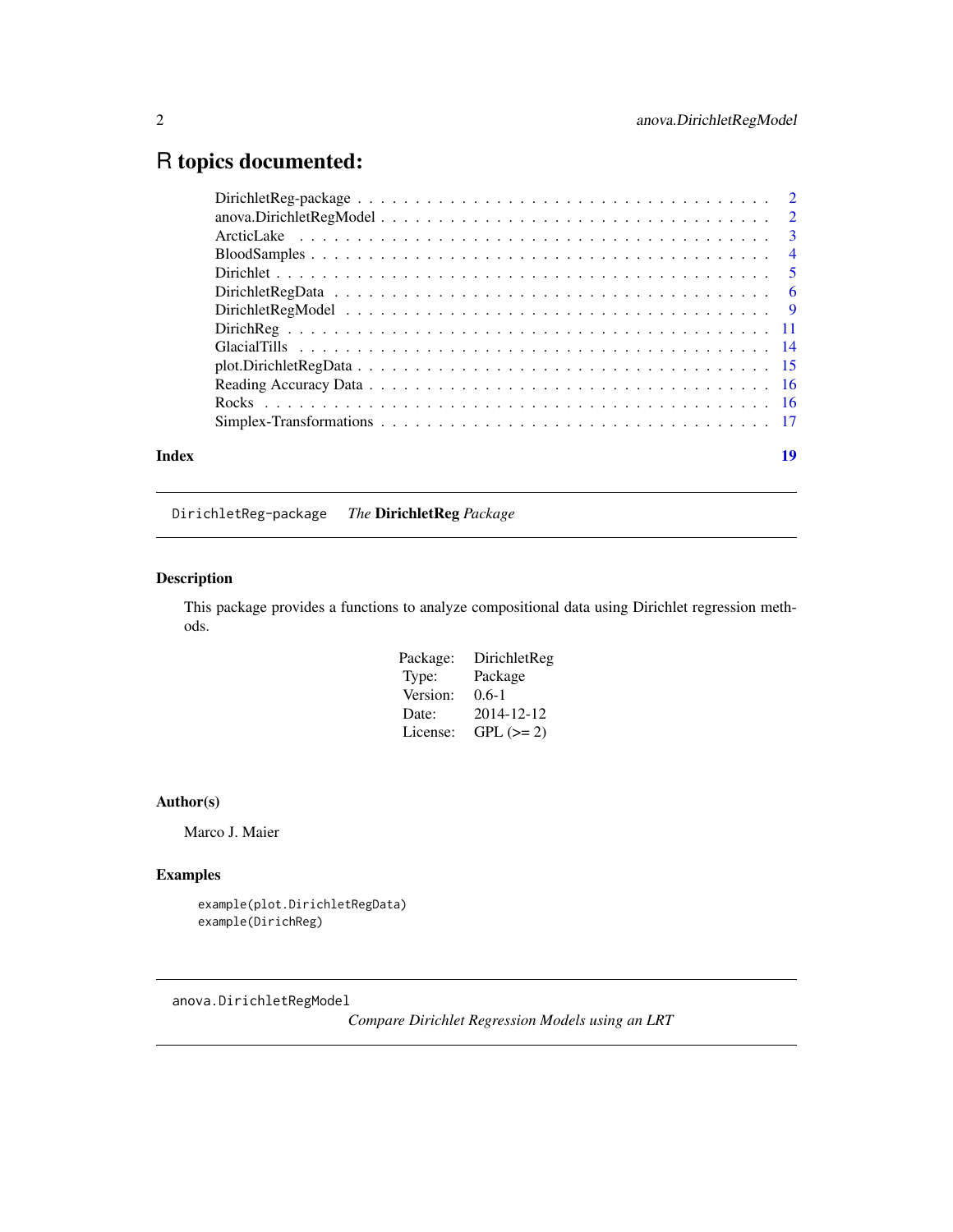#### <span id="page-2-0"></span>ArcticLake 3

#### Description

This function allows for pairwise tests of Dirichlet regression models using a likelihood ratio test (LRT).

#### Usage

```
## S3 method for class 'DirichletRegModel'
anova(object, ..., sorted = FALSE)
```
#### Arguments

| object                  | the model to be compared against those listed in                      |
|-------------------------|-----------------------------------------------------------------------|
| $\cdot$ $\cdot$ $\cdot$ | models to be tested against the one specified as object               |
| sorted                  | should the models be sorted according to their numbers or parameters? |

# Details

The test statistic is computed  $LR = -2 \left[ \log(L_a) - \log(L_b) \right]$  where  $L_i$  is the likelihood of model i with *df* equal to the difference of the number of parameters in the models.

#### Author(s)

Marco J. Maier

# Examples

```
ALake <- ArcticLake
ALake$AL <- DR_data(ArcticLake[,1:3])
mod0 <- DirichReg(AL ~ 1, ALake)
mod1 <- DirichReg(AL ~ depth, ALake)
mod2 <- DirichReg(AL ~ depth + I(depth^2), ALake)
anova(mod1, mod0, mod2, sorted = TRUE)
```
ArcticLake *Arctic Lake Data (Aitchison)*

#### Description

These data are taken from Aitchison (2003) and contain information on the relation of sediment composition with depth in an Arctic lake.

# Usage

ArcticLake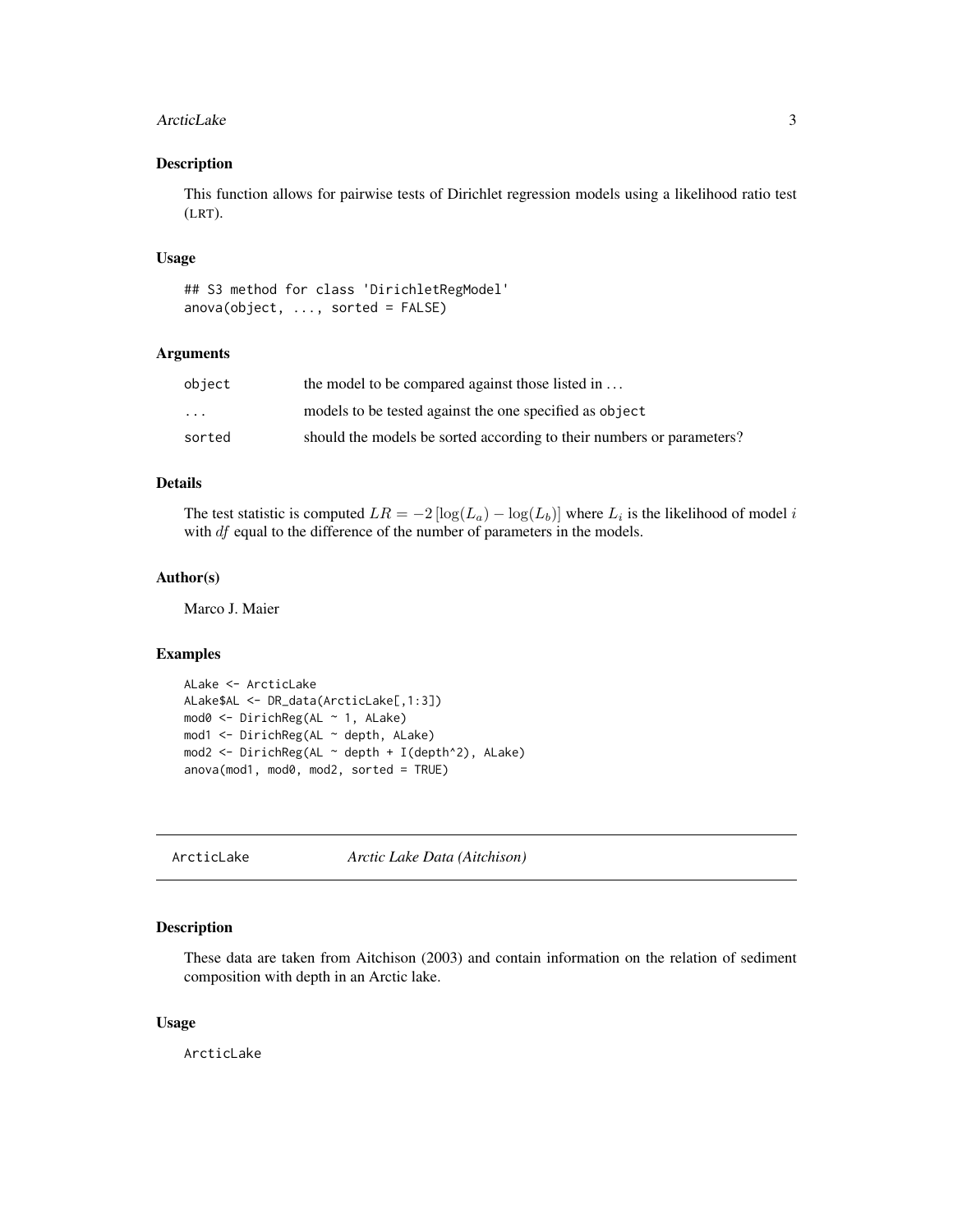#### <span id="page-3-0"></span>Format

A data frame with 39 observations on the following 4 variables:

sand, silt, clay relative frequencies of sand, silt, and clay

depth water depth in meters

# Source

Aitchison, J. (2003). *The Statistical Analysis of Compositional Data.* The Blackburn Press, Caldwell, NJ.

#### Examples

```
head(ArcticLake)
AL <- DR_data(ArcticLake[,1:3])
plot(AL)
summary(AL)
```
BloodSamples *Serum Protein Composition in Blood Samples*

# Description

These data (Aitchison, 2003) list blood samples' compositions of *Albumin*, *Pre-Albumin*, *Globulin A*, and *Globulin B* in relation to two types of diseases. 14 patients suffer from disease A, 16 from disease B and 6 are unclassified.

#### Usage

BloodSamples

# Format

A data frame with 36 observations on the following 6 variables.

- Albumin, Pre.Albumin, Globulin.A, Globulin.B the amounts of Albumin, Pre-Albumin, Globulin A, and Globulin B.
- Disease diagnosis of disease A, B, or NA for unclassified observations.
- New a factor indicating whether the observations are old and classified (No) or new and unclassified (Yes).

#### Source

Aitchison, J. (2003). *The Statistical Analysis of Compositional Data.* The Blackburn Press, Caldwell, NJ.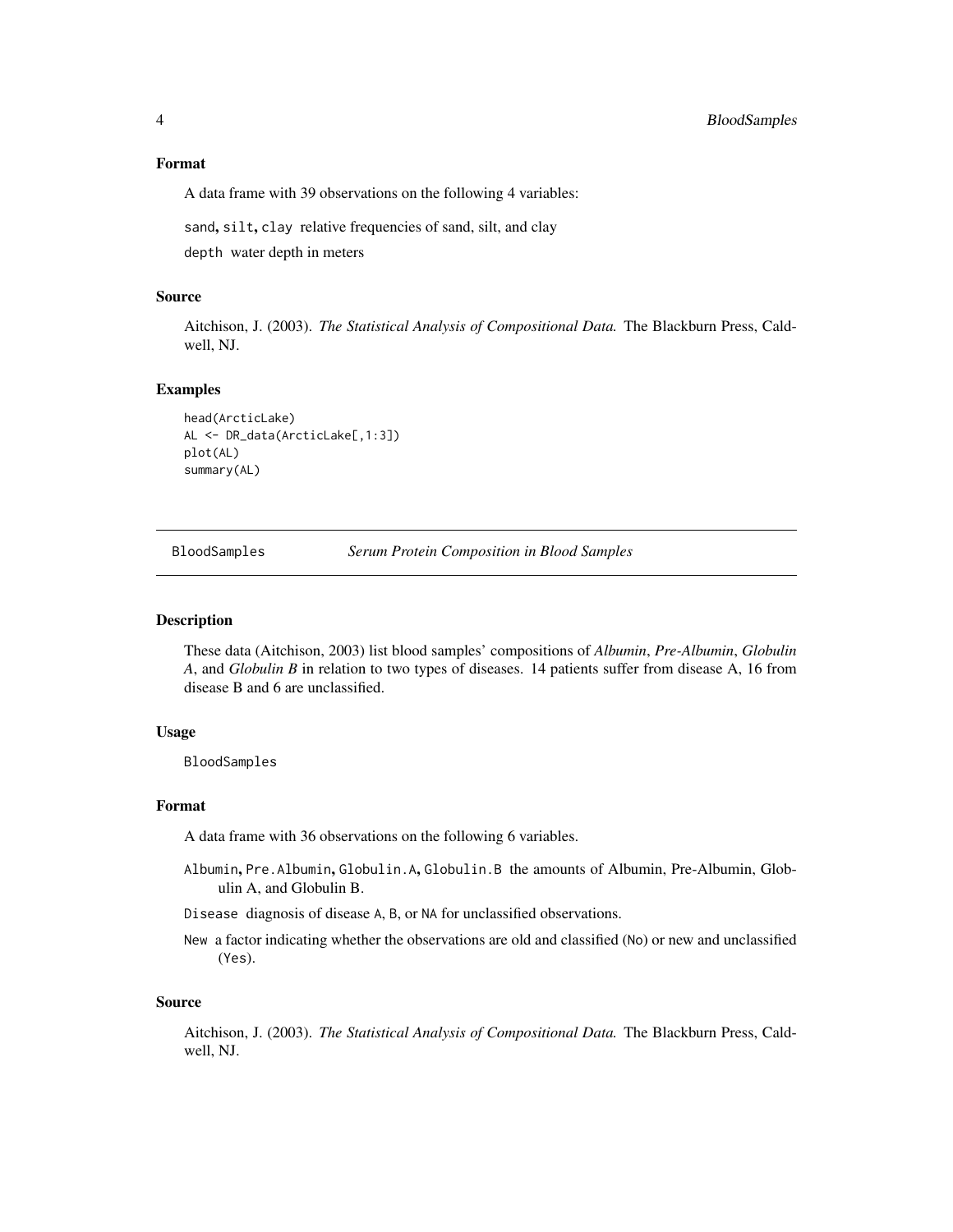#### <span id="page-4-0"></span>Dirichlet 5

#### Examples

```
head(BloodSamples)
Bl <- DR_data(BloodSamples[,1:4])
summary(Bl)
```
Dirichlet *The Dirichlet Distribution*

# Description

Density function and random number generation for the Dirichlet distribution

#### Usage

rdirichlet(n, alpha) ddirichlet(x, alpha,  $log = FALSE$ , sum.up =  $FALSE$ ) ddirichlet\_R(x, alpha,  $log = FALSE$ , sum.up = FALSE)

# Arguments

| n            | number of random observations to draw                                                                                                                                                         |
|--------------|-----------------------------------------------------------------------------------------------------------------------------------------------------------------------------------------------|
| $\mathsf{x}$ | a matrix containing observations                                                                                                                                                              |
| alpha        | the Dirichlet distribution's parameters. Can be a vector (one set of parameters<br>for all observations) or a matrix (a different set of parameters for each observa-<br>tion), see "Details" |
| log          | if TRUE, logarithmic densities are returned                                                                                                                                                   |
| sum.up       | if TRUE, the (log-)likelihood is returned                                                                                                                                                     |

# Details

The Dirichlet distribution is a multidimensional generalization of the Beta distribution where each dimension is governed by an  $\alpha$ -parameter. Formally this is

$$
\mathcal{D}(\alpha_i) = \left[ \Gamma(\sum_i \alpha_i) / \prod_i \Gamma(\alpha_i) \right] \prod_i y_i^{\alpha_i - 1}
$$

Usually, alpha is a vector thus the same parameters will be used for all observations. If alpha is a matrix, a complete set of  $\alpha$ -parameters must be supplied for each observation.

log returns the logarithm of the densities (therefore the log-likelihood) and sum.up returns the product or sum and thereby the likelihood or log-likelihood.

Dirichlet (log-)densities are by default computed using C-routines (ddirichlet\_log\_vector and ddirichlet\_log\_matrix), a version only using R is provided by ddirichlet\_R. Caution: Although .C() can be used to call the C routines directly, R will crash or produce wrong values, if, e.g., data types are not set properly.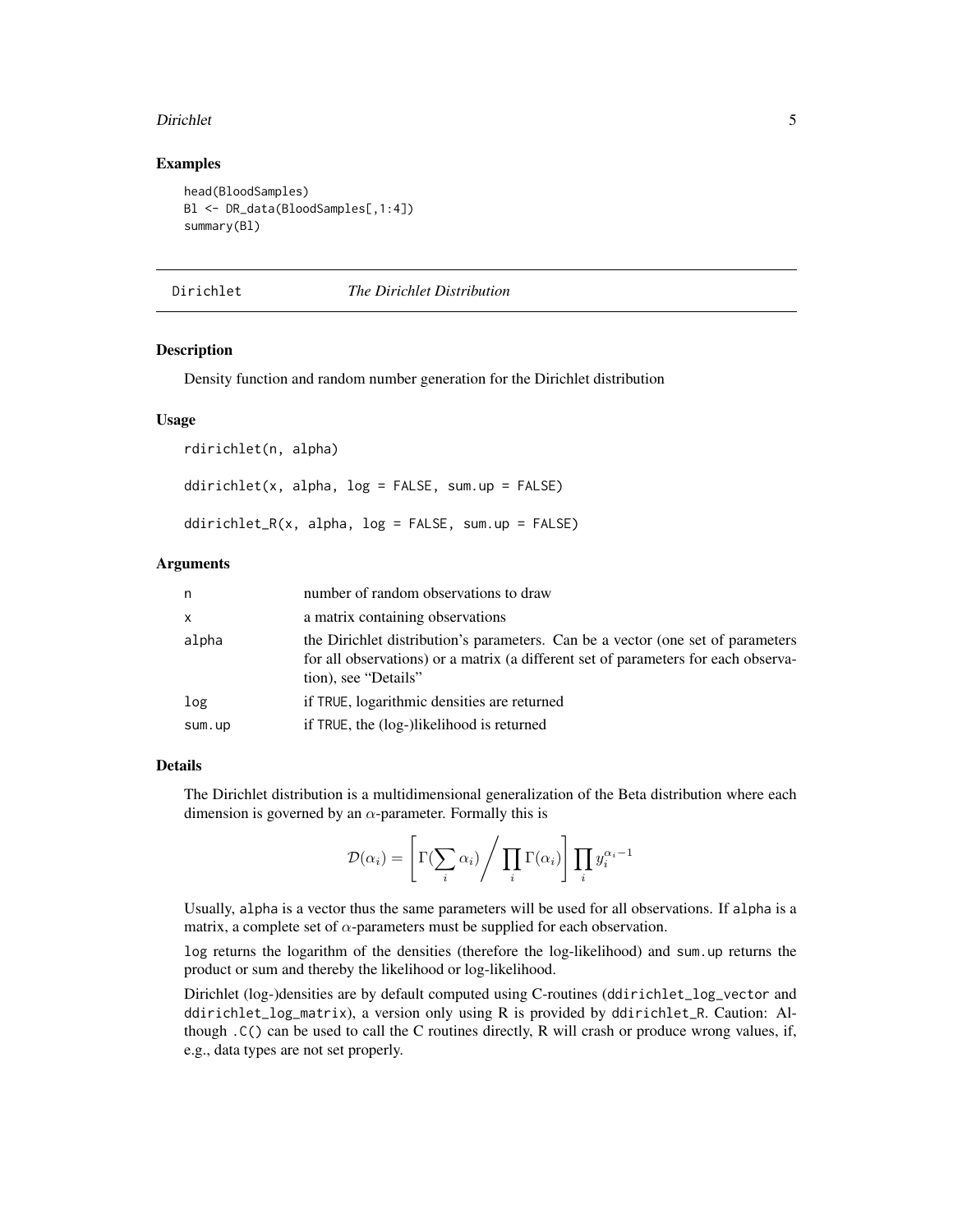#### <span id="page-5-0"></span>Value

| rdirichlet   | returns a matrix with random numbers according to the supplied alpha vector or<br>matrix.                                                  |
|--------------|--------------------------------------------------------------------------------------------------------------------------------------------|
| ddirichlet   | returns a vector of densities (if sum, $up = FALSE$ ) or the ( $log$ -)likelihood (if<br>sum, $up = TRUE$ ) for the given data and alphas. |
| ddirichlet_R | as ddirichlet, only implemented purely in R.                                                                                               |

## Author(s)

Marco J. Maier

# Examples

```
X1 <- rdirichlet(100, c(5, 5, 10))
a.mat <- cbind(1:10, 5, 10:1)
a.mat
X2 <- rdirichlet(10, a.mat)
# note how the probabilities in the first an last column relate to a.mat
round(X2, 2)
ddirichlet(X1, c(5, 5, 10))
ddirichlet(X2, a.mat)
```
DirichletRegData *Prepare Compositional Data*

# <span id="page-5-1"></span>Description

This function prepares a matrix with compositional variables for further processing in the DirichletReg package.

# Usage

```
DR_data(Y, trafo = sqrt(.Machine$double.eps), base = 1,
    norm_tol = sqrt(.Machine$double.eps))
## S3 method for class 'DirichletRegData'
print(x, type = c("processed", "original"), ...)## S3 method for class 'DirichletRegData'
summary(object, ...)
```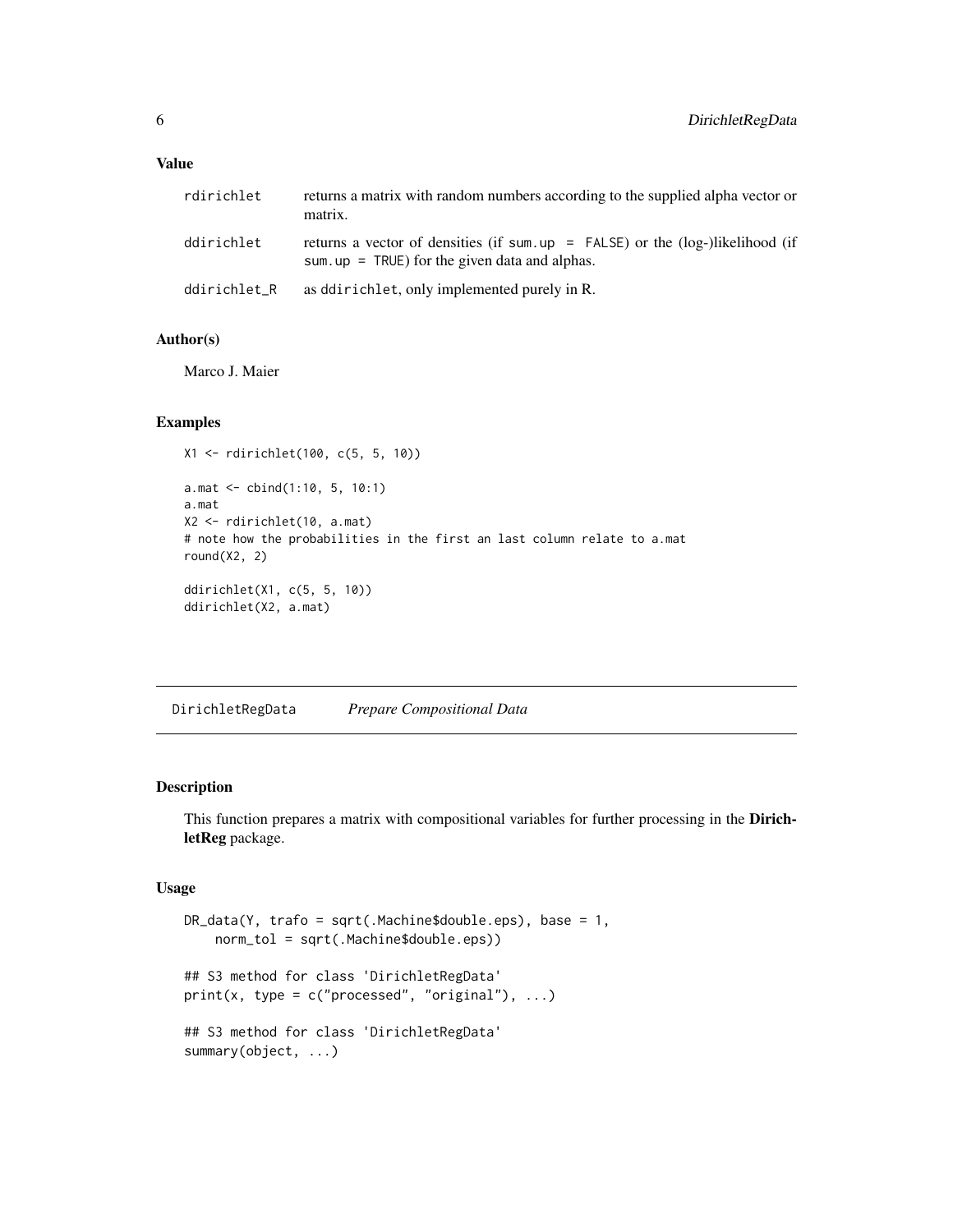# <span id="page-6-0"></span>DirichletRegData 7

#### **Arguments**

| Y            | A matrix or data. frame with nonnegative values of all compositional variables<br>(in some cases, a vector is also permissible, see "Details").                                                                                                                                                                                                                                                                                                                                                     |
|--------------|-----------------------------------------------------------------------------------------------------------------------------------------------------------------------------------------------------------------------------------------------------------------------------------------------------------------------------------------------------------------------------------------------------------------------------------------------------------------------------------------------------|
| trafo        | Either a logical or numeric value. Transformation of variables causes the values<br>to shrink away from extreme values of 0 and 1, see "Details".<br>If logical, it will force (TRUE) or suppress (FALSE) transformation. Suppressing<br>transformation in the presence of extreme values $(0 \text{ and } 1)$ will result in an error.<br>If trafo is numeric it is used as a "threshold", so transformation will be applied<br>if values in Y are $y < \text{trafo}$ or $y > (1 - \text{trafo}).$ |
| base         | The "base" component to use in the reparametrized model                                                                                                                                                                                                                                                                                                                                                                                                                                             |
| norm_tol     | Due to numerical precision, row sums of $Y$ may not be <i>exactly</i> equal to 1. There-<br>fore, norm_tol is a small non-negative value (default: $\sqrt{\cdot}$ Machine\$double.eps)<br>which represents the tolerance when testing for "near equality" to 1 (see all. equal).                                                                                                                                                                                                                    |
| $\mathsf{x}$ | A DirichletRegData object                                                                                                                                                                                                                                                                                                                                                                                                                                                                           |
| type         | Displays either the (possibly normalized or transformed) "processed" or "original"<br>data                                                                                                                                                                                                                                                                                                                                                                                                          |
| object       | A DirichletRegData object                                                                                                                                                                                                                                                                                                                                                                                                                                                                           |
| .            | Further arguments                                                                                                                                                                                                                                                                                                                                                                                                                                                                                   |
|              |                                                                                                                                                                                                                                                                                                                                                                                                                                                                                                     |

# Details

Y:

Y is a matrix or data.frame containing compositional variables. If they do not sum up to 1 for all observations, normalization is forced where each row entry is divided by the row's sum (a warning will be issued that normalization was applied).

In case one row-entry (or more) is NA, the whole row will be returned as NA. Beta-distributed variables can be supplied as a single vector which, however, has to have values in the interval  $[0, 1]$ . The second variable will be generated  $(1 - Y)$  and a matrix consisting of the columns 1 - Y and Y will be returned. A message will be issued that a beta-distributed variable was assumed and that this assumtion needs to be checked.

# trafo:

The transformation (done if trafo = TRUE) is a generalization of that proposed by Smithson and Verkuilen (2006) that transforms each component y of Y by computing  $y^* = \frac{y(n-1)+\frac{1}{2}}{n}$  where n is the number of observations in Y (this approach is also used in the package **betareg**, see Cribari-Neto & Zeileis, 2010).

For an arbitrary number of dimensions (or variables) d the transformation is  $y^* = \frac{y(n-1)+\frac{1}{d}}{n}$ .

base:

To set the base (i.e., omitted) component of Y for the "alternative" (mean/precision) model, the argument base can be used. This is by default set to the first variable in Y (if a vector is be supplied, the column  $1 - Y$  becomes the base component). Note that the definition can be overruled in [DirichReg](#page-10-1).

x and object: Objects created by DR\_data.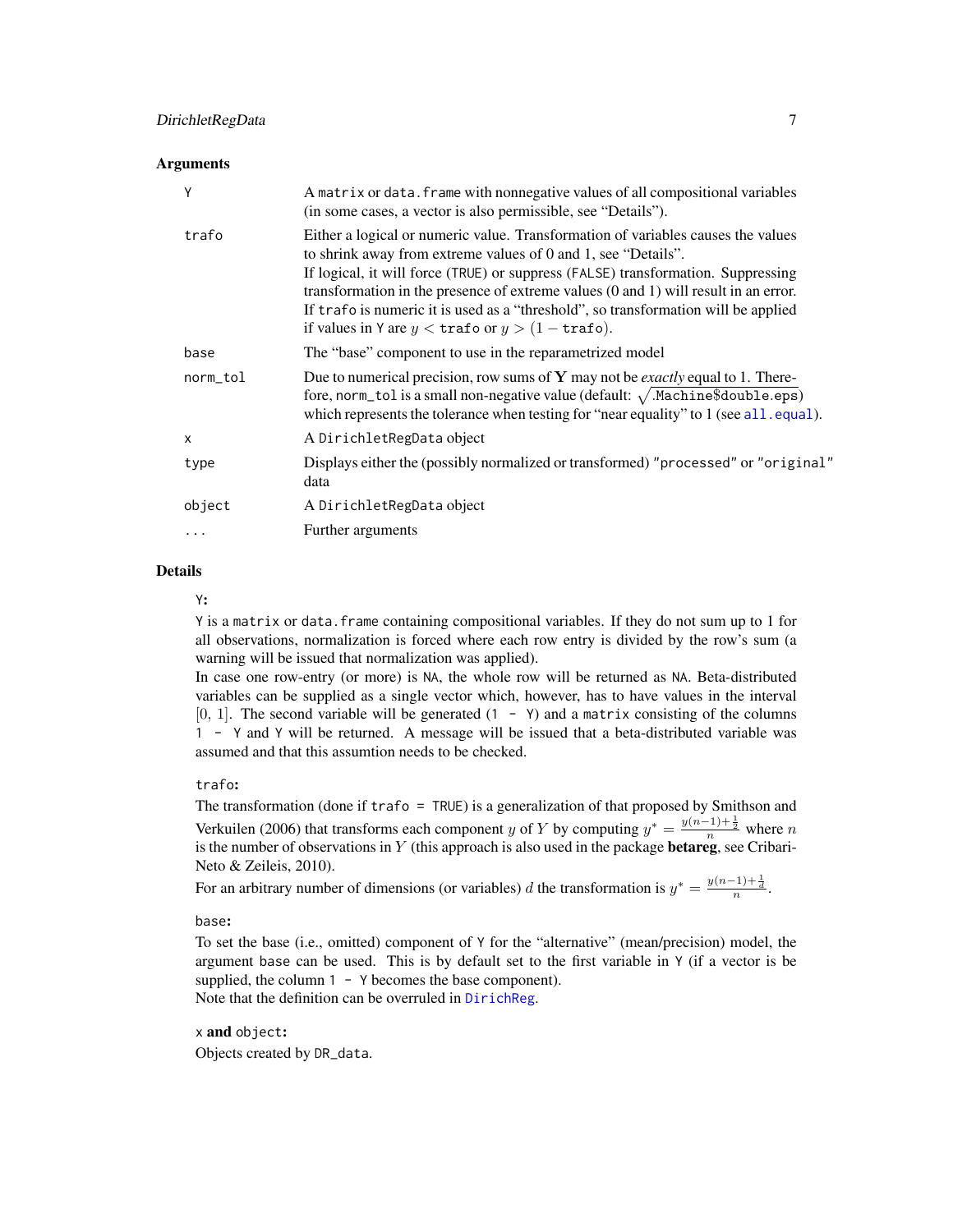#### type:

specifies for the print method whether the original or processed data are displayed.

# Value

The function returns a matrix object of class DirichletRegData with the following attributes:

|                   | $attr(*, "dimnames")$                                                  |
|-------------------|------------------------------------------------------------------------|
|                   | a list with two entries, row names (by default NULL) and column names. |
|                   | $attr(*, "Y.original")$                                                |
|                   | the original data                                                      |
| $attr(*, "dims")$ |                                                                        |
|                   | number of dimensions of Y (i.e., number of columns)                    |
|                   | $attr(*, "dim.name's")$                                                |
|                   | the number of components in Y                                          |
|                   | $attr(*, "obs")$ number of observations of Y (i.e., number of rows)    |
|                   | $attr(*, "valid_obs")$                                                 |
|                   | number of valid observations                                           |
|                   | $attr(*, "normalized")$                                                |
|                   | a logical value indicating whether the data were normalized            |
|                   | $attr(*, "transformed")$                                               |
|                   | a logical value indicating whether the data were transformed           |
| $attr(*, "base")$ |                                                                        |
|                   | number of the variable used as the base in the reparametrized model    |
|                   |                                                                        |

# Author(s)

Marco J. Maier

# References

Smithson, M. & Verkuilen, J. (2006). A Better Lemon Squeezer? Maximum-Likelihood Regression With Beta-Distributed Dependent Variables. *Psychological Methods, 11*(1), 54–71.

Cribari-Neto, F. & Zeileis, A. (2010). Beta Regression in R. *Journal of Statistical Software, 34*(2), 1–24.

# Examples

```
# create a DirichletRegData object from the Arctic Lake data
head(ArcticLake[, 1:3])
AL <- DR_data(ArcticLake[, 1:3])
summary(AL)
head(AL)
```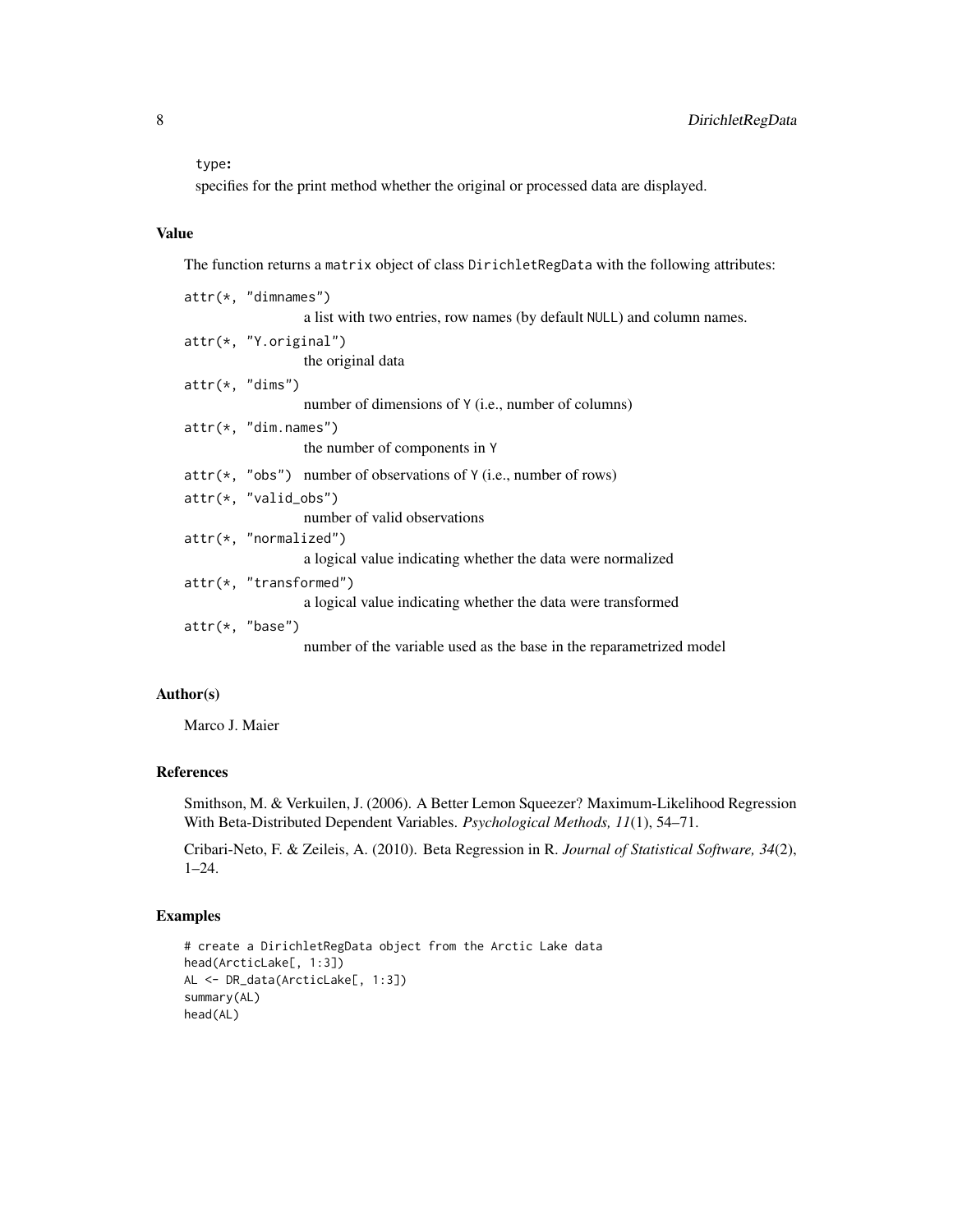<span id="page-8-0"></span>DirichletRegModel *Methods for the Class* DirichletRegModel

#### Description

These are available methods for the results of Dirichlet regression models and objects of class DirichletRegModel. These methods contain functions for print and summary of the data, generate fitted values and predicting new values using predict. Various types of residuals are implemented and confint can be used to compute confidence intervals of the parameters. Furthermore logLik extracts the log-likelihood of the model and vcov extracts the covariance matrix of the parameter estimates.

#### Usage

```
## S3 method for class 'DirichletRegModel'
print(x, digits = max(3, getOption("digits") - 3), ...)## S3 method for class 'DirichletRegModel'
summary(object, ...)
## S3 method for class 'DirichletRegModel'
fitted(object, mu = TRUE, alpha = FALSE, phi = FALSE, ...)
## S3 method for class 'DirichletRegModel'
predict(object, newdata, mu = TRUE, alpha = FALSE, phi = FALSE, ...)
## S3 method for class 'DirichletRegModel'
residuals(object, type = c("standardized", "composite", "raw"), ...)
## S3 method for class 'DirichletRegModel'
confint(object, parm, level, ..., type=c("all", "beta", "gamma"), exp = FALSE)
## S3 method for class 'DirichletRegConfint'
print(x, digits = 3, ...)
## S3 method for class 'DirichletRegModel'
logLik(object, ...)
## S3 method for class 'DirichletRegModel'
AIC(object, ..., k = 2)## S3 method for class 'DirichletRegModel'
BIC(object, ...)
## S3 method for class 'DirichletRegModel'
nobs(object, ...)
```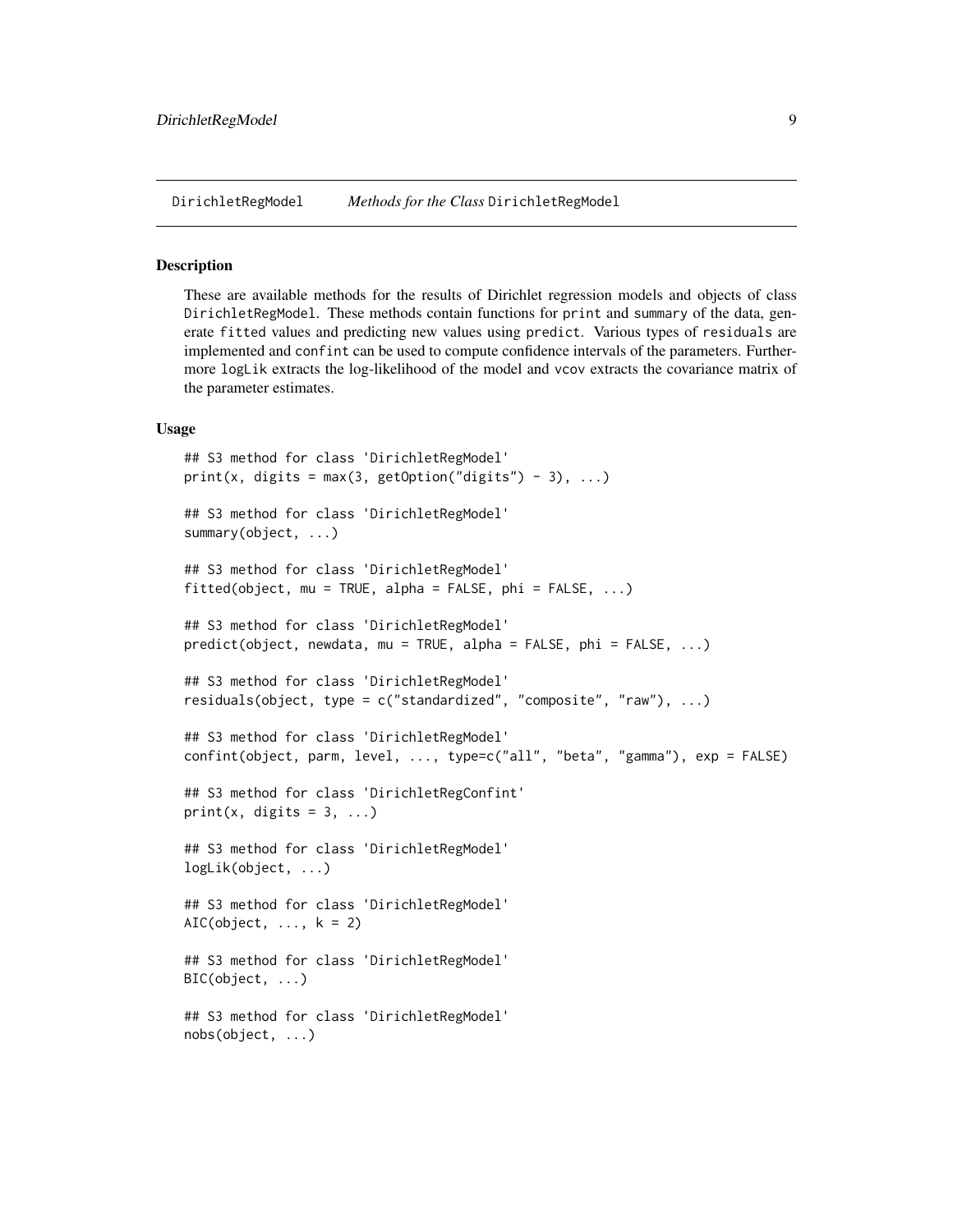```
## S3 method for class 'DirichletRegModel'
vcov(object, ...)
## S3 method for class 'DirichletRegModel'
update(object, formula., ..., evaluate = TRUE)
## S3 method for class 'DirichletRegModel'
drop1(object, scope, test = c("LRT", "none"), k = 2, ...)
```
# Arguments

| X        | an object of class DirichletRegModel                                                                                         |
|----------|------------------------------------------------------------------------------------------------------------------------------|
| object   | an object of class DirichletRegModel or DirichletRegConfint for printing<br>an object obtained by confint. DirichletRegModel |
| alpha    | logical; returns alpha values                                                                                                |
| mu       | logical; returns expected values                                                                                             |
| phi      | logical; returns precision values                                                                                            |
| type     | for residuals: defines the type of residuals to be computed "standardized"<br>(i.e., Pearson), "composite", or "raw"         |
|          | for confint: defines the type of parameter ("all", "beta", or "gamma") for<br>which confidence values are returned           |
| newdata  | a data. frame containing new observations                                                                                    |
| k        | number for the weighting of parameters                                                                                       |
| parm     | a vector containing names of the parameters to print                                                                         |
| level    | (a vector of) confidence level(s), defaults to $.95$                                                                         |
| exp      | logical; returns parameters in exponentiated form                                                                            |
| digits   | the number of digits in the output                                                                                           |
| formula. | the new formula to be updated, see update. Formula                                                                           |
| evaluate | if FALSE the updated call will be returned, but not evaluated                                                                |
| scope    | defines the scope of variables to be dropped, see drop1                                                                      |
| test     | defines the type of test for drop1                                                                                           |
| $\cdots$ | further arguments                                                                                                            |

#### Author(s)

Marco J. Maier

#### Examples

```
ALake <- ArcticLake
ALake$AL <- DR_data(ArcticLake[, 1:3])
mod1 <- DirichReg(AL ~ depth + I(depth^2) | depth, data = ALake, model="alternative")
update(mod1, . ~ . | . + I(depth^2), evaluate = FALSE)
```
<span id="page-9-0"></span>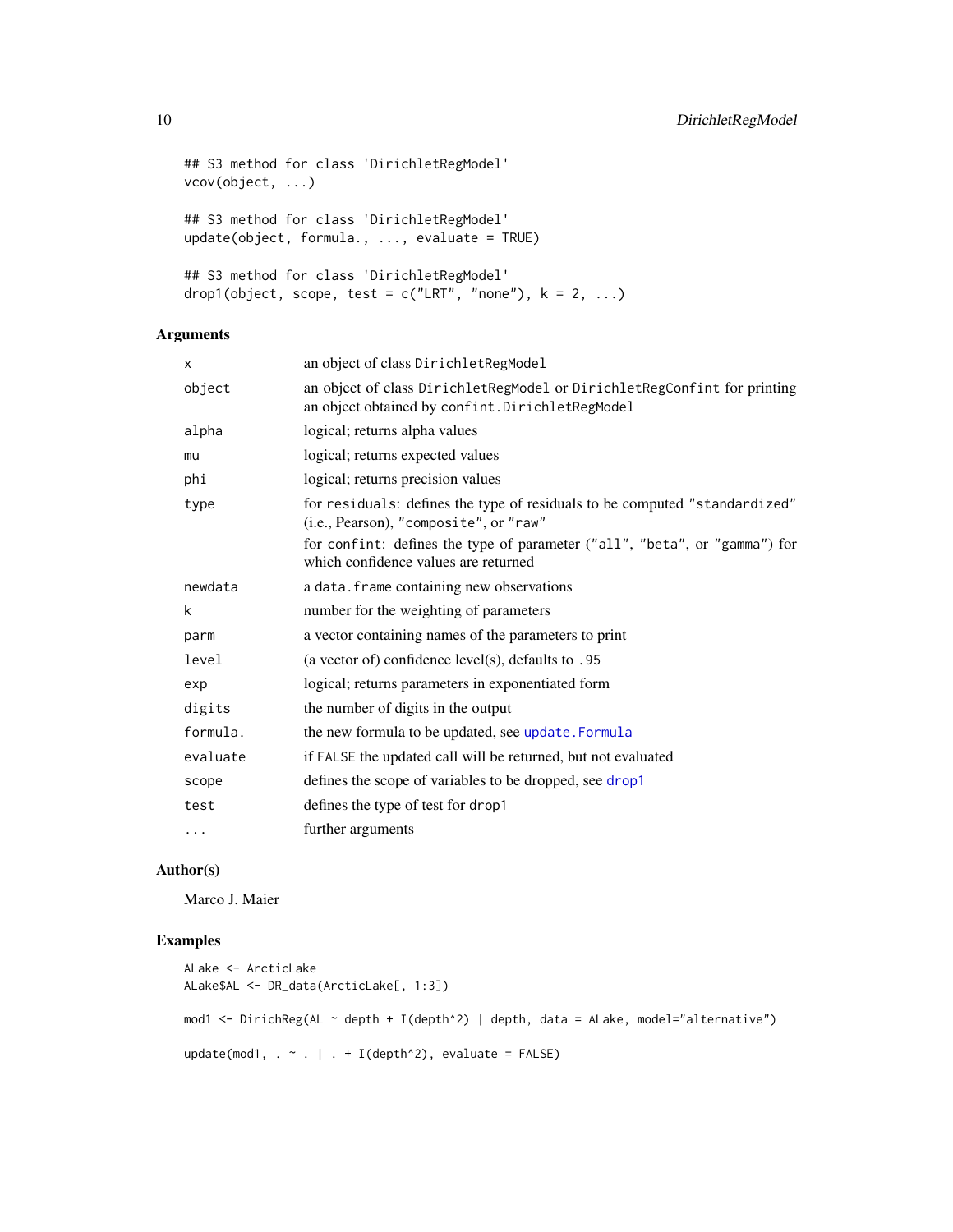# <span id="page-10-0"></span>DirichReg 11

```
mod1
drop1(mod1) ### issues a caveat when used for the first time in an R session
summary(mod1)
head(fitted(mod1))
predict(mod1, newdata = data.frame("depth" = seq(10, 100, 10)))
head(residuals(mod1))
confint(mod1)
confint(mod1, exp = TRUE)
logLik(mod1)
round(vcov(mod1), 5)
```
<span id="page-10-1"></span>DirichReg *Fitting a Dirichlet Regression*

# Description

This function allows for fitting Dirichlet regression models using two different parametrizations.

# Usage

```
DirichReg(formula, data, model = c("common", "alternative"),
          subset, sub.comp, base, weights, control, verbosity = 0)
```
# Arguments

| formula   | the model formula (for different specifications see "Details")                                                              |
|-----------|-----------------------------------------------------------------------------------------------------------------------------|
| data      | a data. frame containing independent and dependent variables                                                                |
| model     | specifies whether the "common" ( $\alpha$ s) or "alternative" ( $\mu/\phi$ ) parametrization<br>is employed (see "Details") |
| subset    | estimates the model for a subset of the data                                                                                |
| sub.comp  | analyze a subcomposition by selecting specific components (see "Details")                                                   |
| base      | redefine the base variable                                                                                                  |
| weights   | frequency weights                                                                                                           |
| control   | a list containing control parameters used for the optimization                                                              |
| verbosity | prints information about the function's progress, see Details                                                               |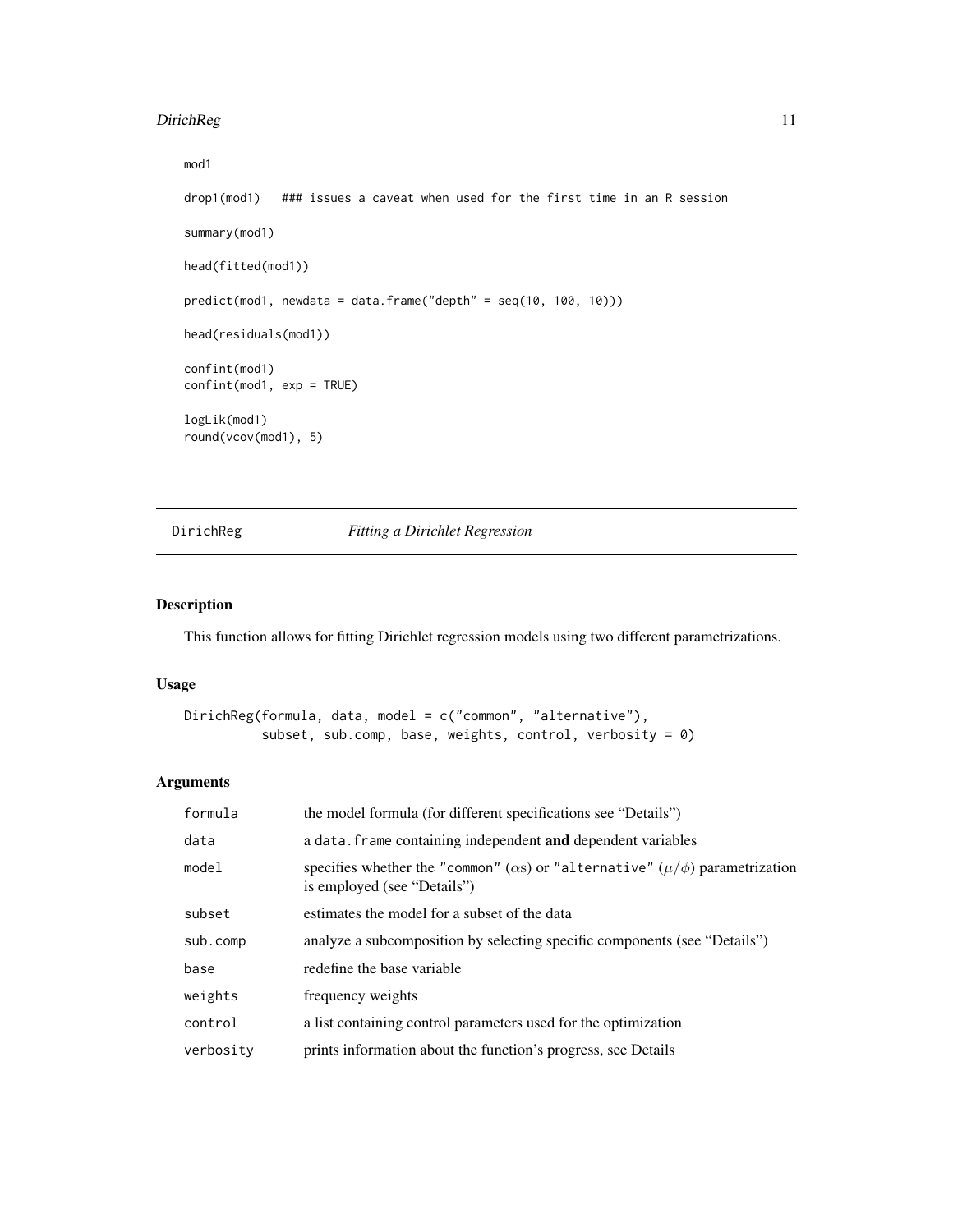# <span id="page-11-0"></span>Details

Formula Specification and Models: formula determines the used predictors. The responses must be prepared by [DR\\_data](#page-5-1) and can be optionally stored in the object containing all covariates which is then specified as the argument data. (Although "on-the-fly" processing of DR\_data in a formula works, it is only intended for testing purposes and may be removed at any time – use at your own risk.)

There are two different parametrization (controlled by the argument model, see below):

- the "*common*" param. that models each  $\alpha$  by an (possibly individual) set of predictors, and
- the *"alternative"* param. that models expected values  $(\mu; \text{ as in multinomial logistic regression})$ sion) and precision parameters  $(\phi)$  with two sets of predictors.

As the two models offer different modeling strategies, the specification of their formulae differ:

*Formulae for the "Common" Model:* The simplest possible model here is to include only an intercept for all components. If DV is the *'dependent variable'* (i.e., compositional data) with three components, we can request this null-model by  $DV \sim 1$ . We always have at least two dependent variables, so simple formulae as the one given above will be expanded to DV  $\sim$  1 | 1 | 1, because DV hast three components. Likewise, it is possible to specify a common set of predictors for all components, as in DV  $\sim$  p1  $*$  p2, where p1 and p2 are predictors.

If the covariates of the components shall differ, one has to set up a complete formula for each subcomposition, using | as separators between the components, for example,  $DY \sim p1$  | p1 + p2 | p1  $\star$  p2 will lead to a model where the first response in DV will be modeled using p1, the second will be predicted by  $p1 + p2$  and the third by  $p1 \star p2$ . Note that if you use the latter approach, the predictors have to be stated explicitly for all response variables.

*Formulae for the "Alternative" Model:* The simplest possible model here is to include an intercept for all components (except the base) and an intercept for precision. This can be achieved by DV  $\sim$  1, which is expanded to DV  $\sim$  1 | 1. The part modeling the 'mean' (first element on the right-hand side) is mandatory, if no specification for precision is included, an intercept will be added. Note that you need to set model  $=$  "alternative" to use this parametrization!

The alternative parametrization consists of two parts: modeled expected values  $(\mu)$  and their 'precision'  $(\phi)$ . As in multinomial logistic regression, one response variable is omitted (by default the first, but this can be changed by the base argument in [DR\\_data](#page-5-1) or DirichReg) and for the rest a set of predictors is used with a multinomial logit-link. For precisions, a different set of predictors can be set up using a log-link.

DV  $\sim$  p1  $\star$  p2 | p1 + p2 will set up a model where the expected values are predicted by  $p1 \times p2$  and precision are modeled using  $p1 + p2$ .

Data Preparation: The data argument accepts a data. frame that must include the dependent variable as a named element (see examples how to do this).

Changing the Base Component and Analyzing Subcompositions: The base-component (i.e., omitted component) is initially set during the stage of data preparation [DR\\_data](#page-5-1), but can easily be changed using the argument base which takes integer values from 1 to the maximum number of components.

If a data set contains a large number of components, of which only a few are relevant, the latter can be 'sorted out' and the irrelevant (i.e., not selected) components will be aggregated into a single variable (row sums) that automatically becomes the base category for the model, unless specified otherwise by base. The positioning of variables will necessarily change: the aggregated variable takes the first column and the others are appended in their order of selection.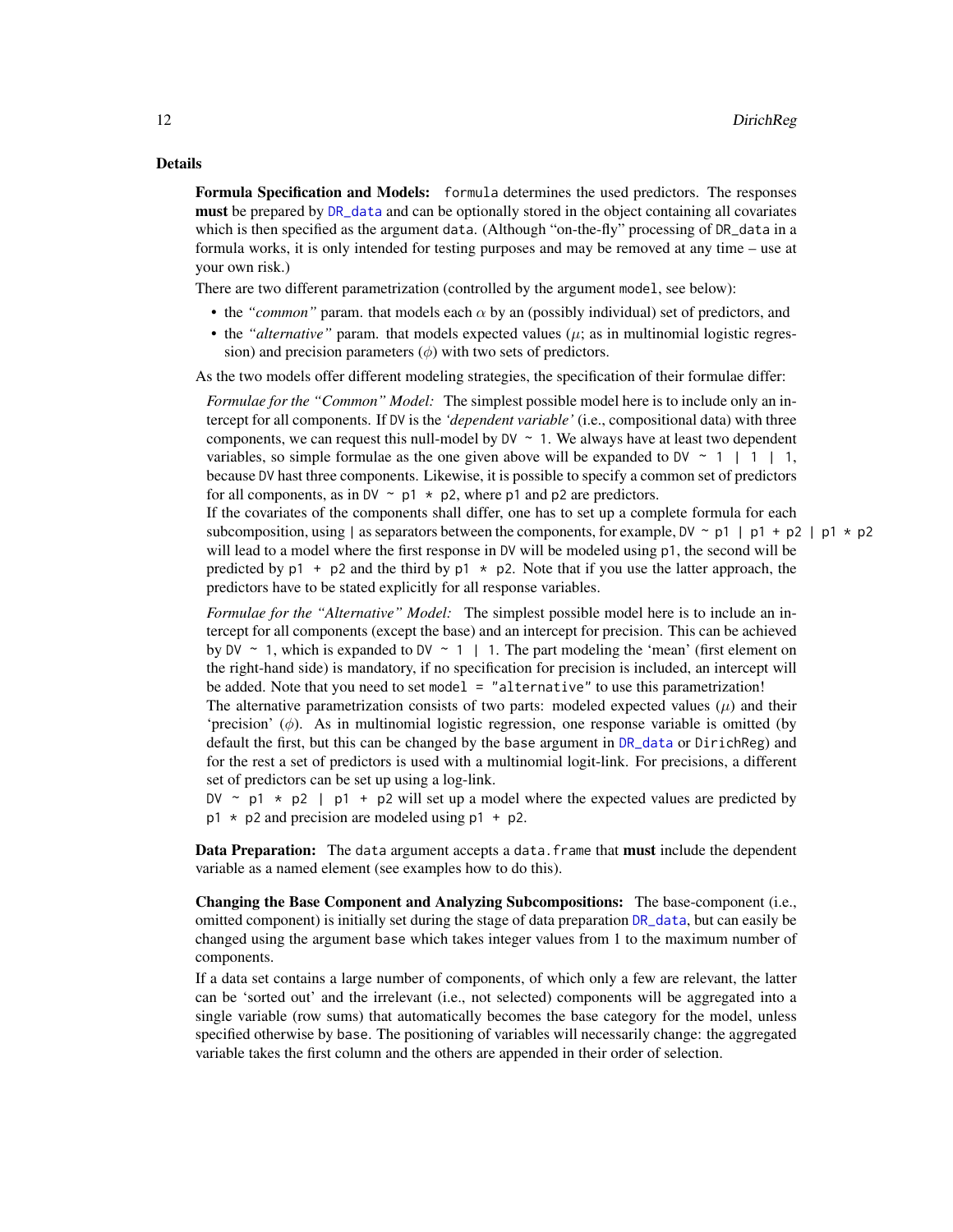<span id="page-12-0"></span>Subsets and Weights: Using subset, the model can be fitted only to a part of the data, for more information about this functionality, see [subset](#page-0-0).

Note that, unlike in [glm](#page-0-0), weights are not treated as prior weights, but as frequency weights!

Optimization and Verbosity: Using the control argument, the settings passed to the optimizers can be altered. This argument takes a named list. To supply user-defined starting values, use control = list(sv=c(...)) and supply a vector containing initial values for all parameters. Optimizer-specific options include the number of iterations (iterlim = 1000) and convergence criteria for the BFGS- and NR-optimization ((tol1 = 1e-5) and (tol2 = 1e-10)). Verbosity takes integer values from 0 to 4. 0, no information is printed (default). 1 prints information about 3 stages (preparation, starting values, estimation). 2 prints little information about optimization (verbosity values greater than one are passed to print.default = verbosity -  $1$ of [maxBFGS](#page-0-0) and [maxNR](#page-0-0)). 3 prints more information about optimization. 4 prints all information about optimization.

# Value

| call            | [language] function call                                                                |
|-----------------|-----------------------------------------------------------------------------------------|
| parametrization |                                                                                         |
|                 | [character] used parametrization                                                        |
| varnames        | [character] components' names                                                           |
| n.vars          | [numeric] vector with the number of parameters per set of predictors                    |
| dims            | [numeric] number of components                                                          |
| Υ               | [numeric] used components                                                               |
| X               | [numeric list] sets of predictors                                                       |
| Z               | [numeric list] sets of predictors (only for the alternative parametrization)            |
| sub.comp        | [numeric] vector of single components                                                   |
| base            | [numeric] base (only for the alternative parametrization)                               |
| weights         | [numeric] vector of frequency weights                                                   |
| orig.resp       | [DirichletRegData] the original response                                                |
| data            | [data.frame] original data                                                              |
| d               | [data.frame] used data                                                                  |
| formula         | [Formula] expanded formula                                                              |
| mf_formula      | [language] expression for generating the model frame                                    |
| npar            | [numeric] number of parameters                                                          |
| coefficients    | [numeric] named vector of parameters                                                    |
| coefnames       | [character] names of the parameters                                                     |
| fitted.values   | [list of matrices] list containing alpha's, mu's, phi's for the observations            |
| logLik          | [numeric] the log-likelihood                                                            |
| <b>VCOV</b>     | [matrix] covariance-matrix of parameter estimates                                       |
| hessian         | [matrix] (observed) Hessian                                                             |
| se              | [numeric] vector of standard errors                                                     |
| optimization    | [list] contains details about the optimization process provided by maxBFGS and<br>maxNR |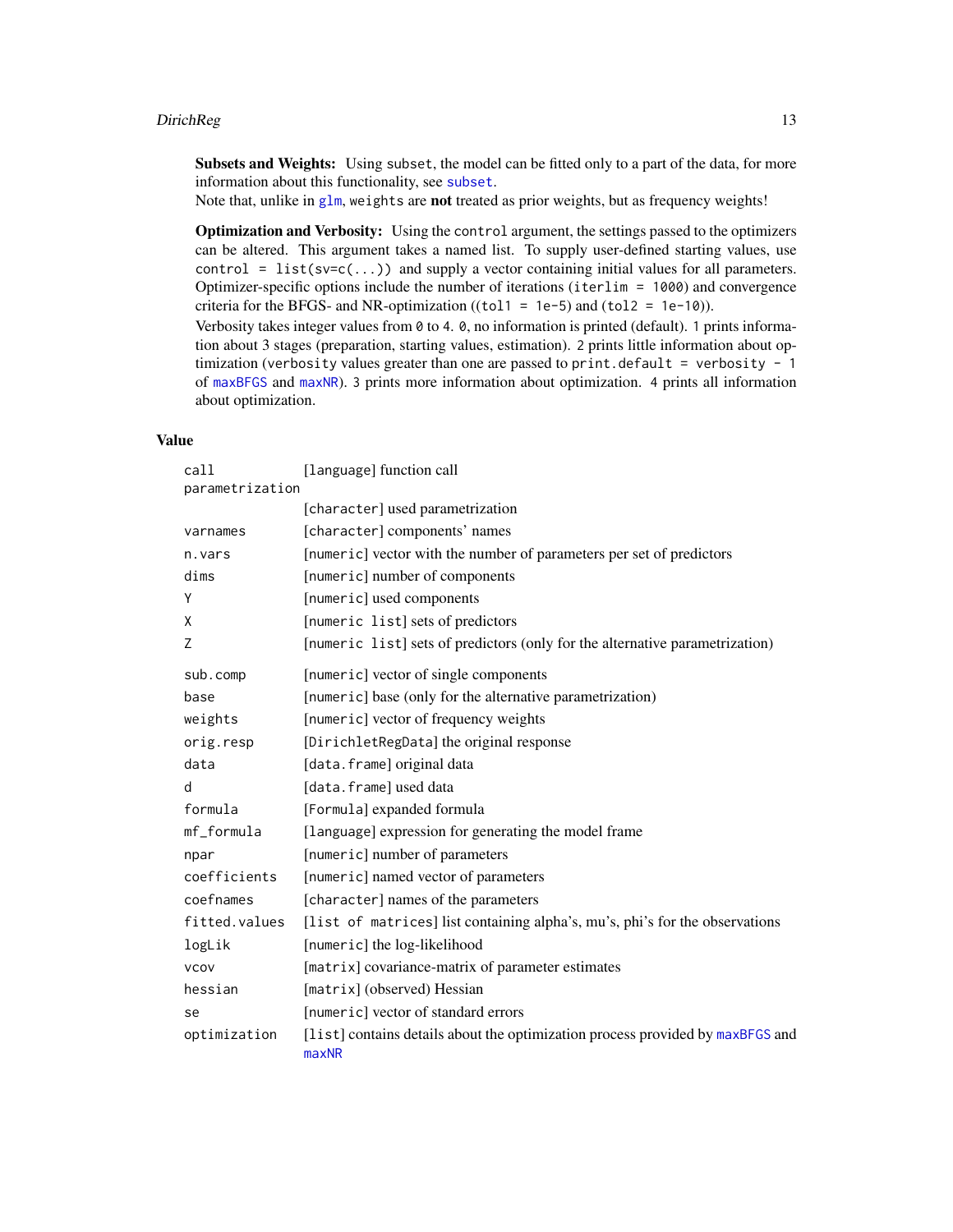# Author(s)

Marco J. Maier

#### Examples

```
ALake <- ArcticLake
ALake$Y <- DR_data(ALake[,1:3])
# fit a quadratic Dirichlet regression models ("common")
res1 <- DirichReg(Y ~ depth + I(depth^2), ALake)
# fit a Dirichlet regression with quadratic predictor for the mean and
# a linear predictor for precision ("alternative")
res2 <- DirichReg(Y ~ depth + I(depth^2) | depth, ALake, model="alternative")
# test both models
anova(res1, res2)
res1
summary(res2)
```
GlacialTills *Glacial Tills*

#### Description

Data from Aitchison (2003)

#### Usage

GlacialTills

# Format

A data frame with 92 observations on the following 5 variables.

Red.Sandstone a numeric vector

Gray.Sandstone a numeric vector

Crystalline a numeric vector

Miscellaneous a numeric vector

Pcount a numeric vector

#### Source

Aitchison, J. (2003). *The Statistical Analysis of Compositional Data.* The Blackburn Press, Caldwell, NJ.

<span id="page-13-0"></span>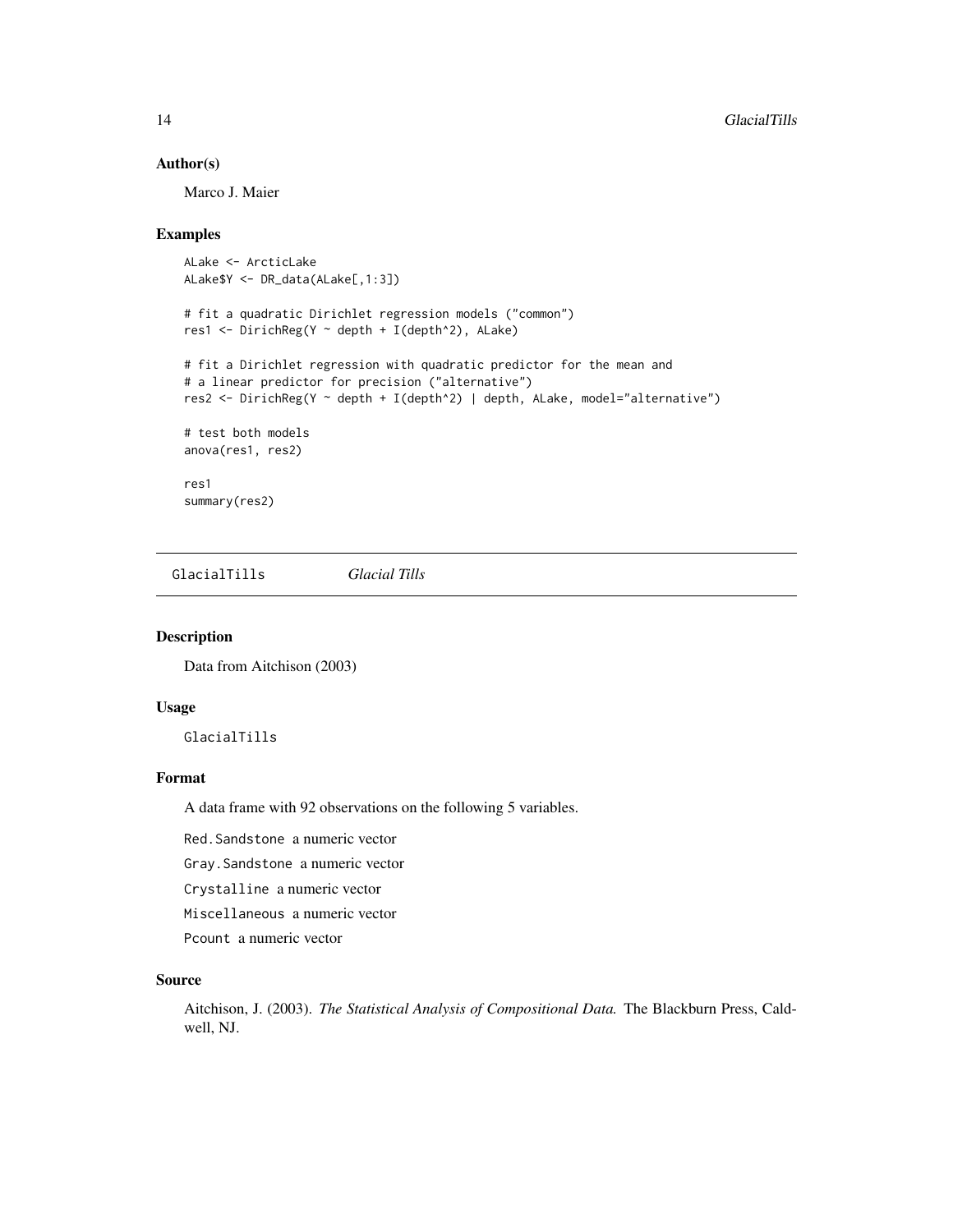<span id="page-14-0"></span>plot.DirichletRegData *Plot Dirichlet-Distributed Data*

# Description

With this function you can plot Dirichlet-distributed data in 2, 3 and 4 dimensions.

# Usage

```
## S3 method for class 'DirichletRegData'
plot(x, \text{dims}, \text{ticks = TRUE}, \text{ref.lines = NULL}, \text{dim.labels}, \text{a2d = list} (colored =TRUE, c.grid = TRUE, col.scheme = c("dims", "entropy"), entropy.contours =
  FALSE, entropy.colors = FALSE), a3d = list(rgl = TRUE, ...), rug = TRUE,
  reset\_par = TRUE, ...)
```
# Arguments

| X          | data prepared with DR_data                                                                                 |
|------------|------------------------------------------------------------------------------------------------------------|
| dims       | select two, three, or four Dimensions of your data x to plot                                               |
| ticks      | display ticks?                                                                                             |
| ref.lines  |                                                                                                            |
| dim.labels | a character vector giving labels for the dimensions/variables                                              |
| a2d        | a named list of settings for ternary plots (3 variables), see Details                                      |
| a3d        | a named list of settings for quaternary plots (4 variables), see Details                                   |
| rug        | display a rug for a one-dimensional plot (2 variables)                                                     |
| reset_par  | reset graphical parameters of DR_data after creating a two-dimensional plot (2)<br>variables), see Details |
| $\ddotsc$  | further graphical arguments as col, pch, cex,                                                              |
|            |                                                                                                            |

# Author(s)

Marco J. Maier

# Examples

```
# plot of "Sand" in the Arctic Lake data set
plot(DR_data(ReadingSkills[, 1]), main="Reading Accuracy")
# ternary plot of Arctic Lake data
plot(DR_data(ArcticLake[, 1:3]), a2d = list(colored = FALSE))
```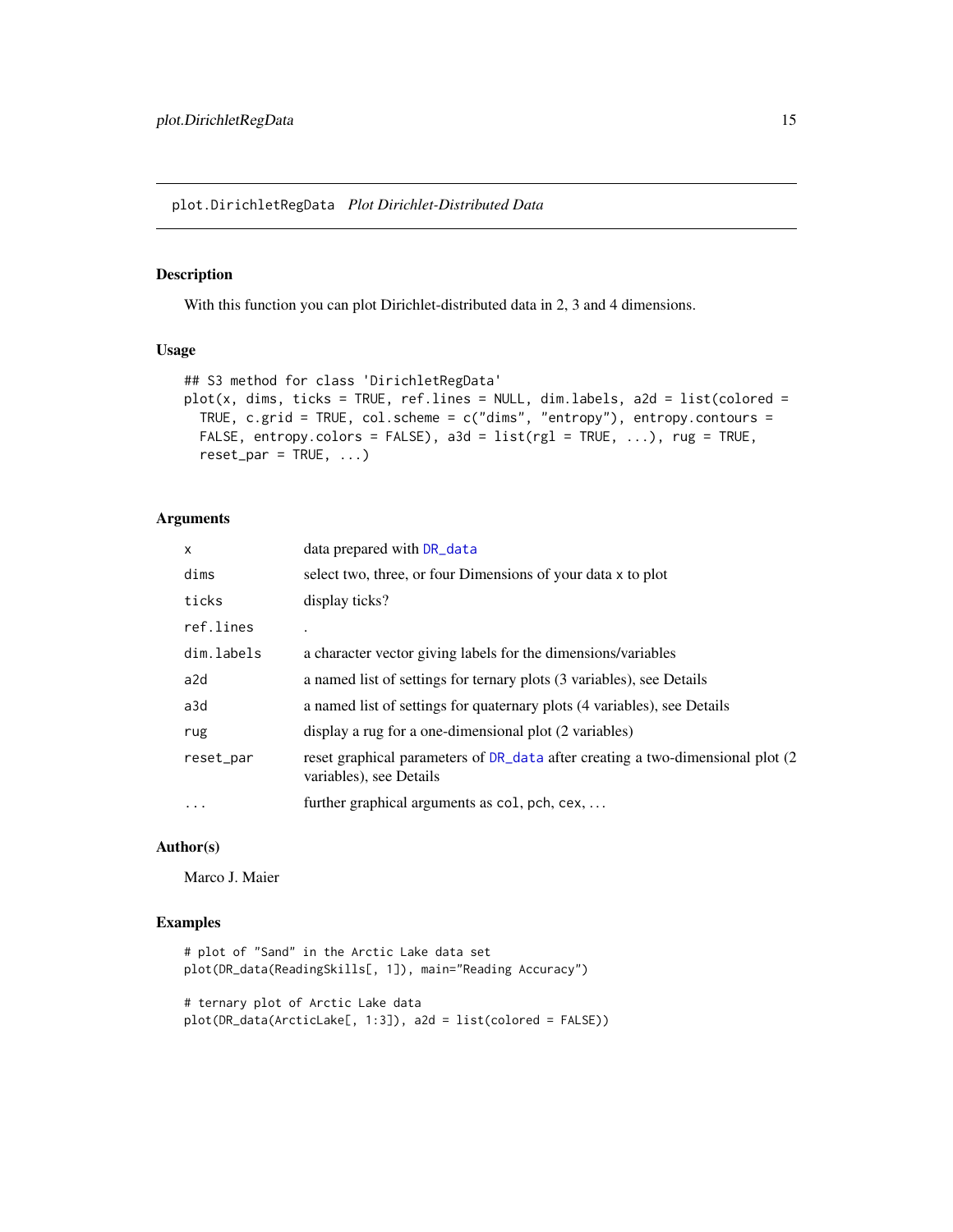<span id="page-15-0"></span>Reading Accuracy Data *Pammer and Kevan's Data on Reading Skills*

#### Description

These data provide transformed reading accuracy scores predicted by IQ and diagnosed dyslexia.

#### Usage

ReadingSkills ReadDisc

# Format

A data frame containing 44 observations on 3 variables.

accuracy reading accuracy score transformed to fit into  $(0, 1)$ 

dyslexia a factor with the diagnosis of dyslexia ("yes" or "no")

iq non-verbal IQ (*z*-scores;  $\mu = 0, \sigma^2 = 1$ )

# Source

Example 3 from [http://psychology3.anu.edu.au/people/smithson/details/betareg/betar](http://psychology3.anu.edu.au/people/smithson/details/betareg/betareg.html)eg. [html](http://psychology3.anu.edu.au/people/smithson/details/betareg/betareg.html)

Rocks *Aitchison's Rock Data*

# Description

A compilation of four datasets listed in Aitchison (2003)

Each type of rock has 25 observations – to use only a certain type of rock, see "Details".

#### Usage

Rocks

# Format

A data frame with 100 observations on the following 8 variables.

Albite, Blandite, Cornite, Daubite, Endite numeric vectors

depth a numeric vector

porosity a numeric vector

type a factor with levels Boxite Coxite Hongite Kongite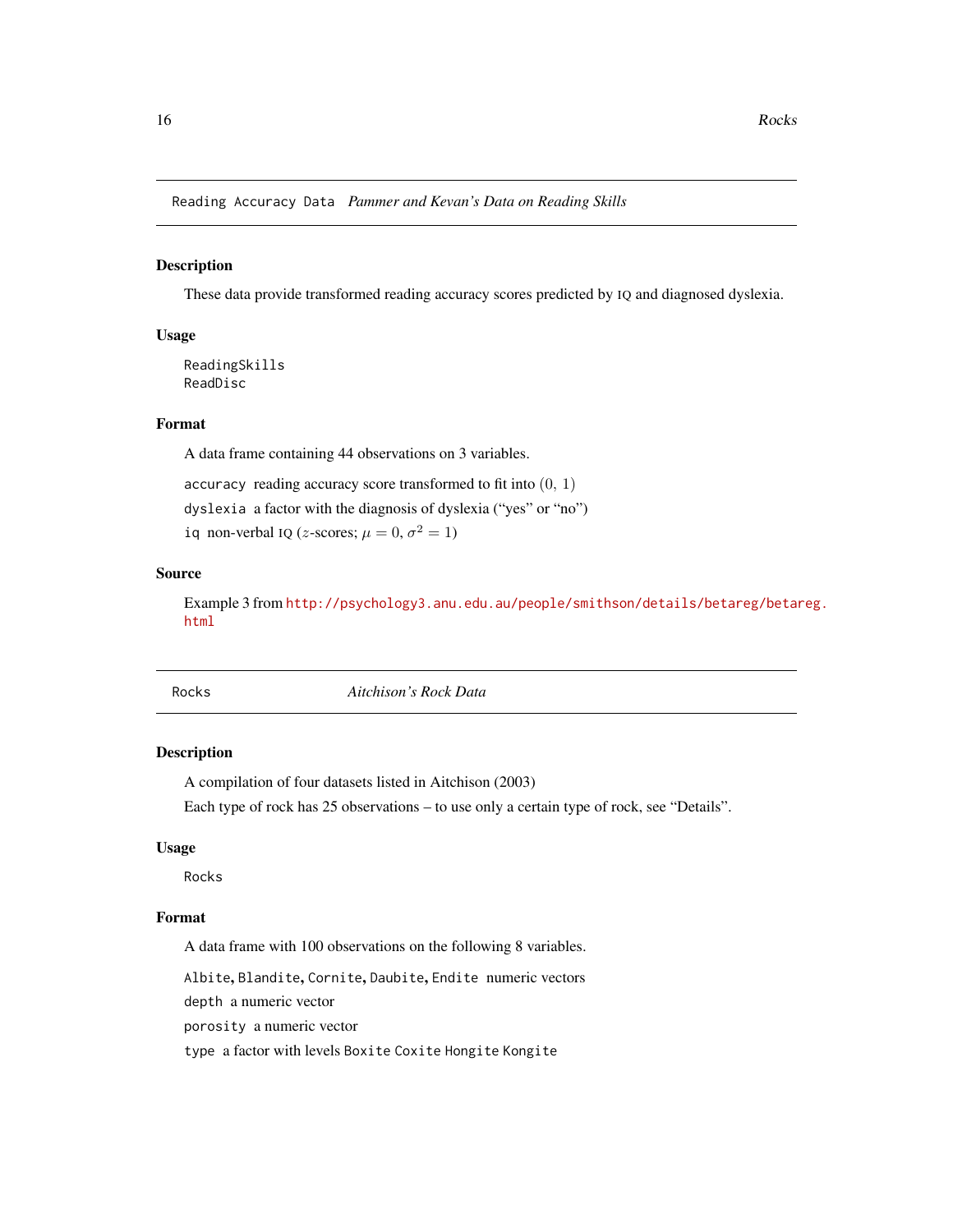# <span id="page-16-0"></span>Source

Aitchison, J. (2003). *The Statistical Analysis of Compositional Data.* The Blackburn Press, Caldwell, NJ.

# Simplex-Transformations

```
Transform Compositional Data for a Simplex
```
# Description

These functions transform a matrix with three or four components to fit into a two- or threedimensional simplex (triangle or tetrahedron).

#### Usage

```
toSimplex(x)
```
toTernary(abc) toTernaryVectors(c1, c2, c3)

toQuaternary(abcd) toQuaternaryVectors(c1, c2, c3, c4)

# Arguments

| $\mathsf{x}$   | a matrix-like object with 3 or 4 columns.             |
|----------------|-------------------------------------------------------|
| abc            | a matrix-like object with 3 columns.                  |
| abcd           | a matrix-like object with 4 columns.                  |
| c1             | a numeric vector with values of the first component.  |
| c2             | a numeric vector with values of the second component. |
| C <sub>3</sub> | a numeric vector with values of the third component.  |
| C <sub>4</sub> | a numeric vector with values of the fourth component. |

#### Details

Most of these functions are only used internally, but sometimes it might be useful to plot "custom" ternary or quaternary graphics.

Note that, apart from toSimplex(), functions do not have *any* checks, so it is advisable to use this function if elements are added to plots or own graphics are created.

# Value

The function returns a matrix object with coordinates in two or three dimensions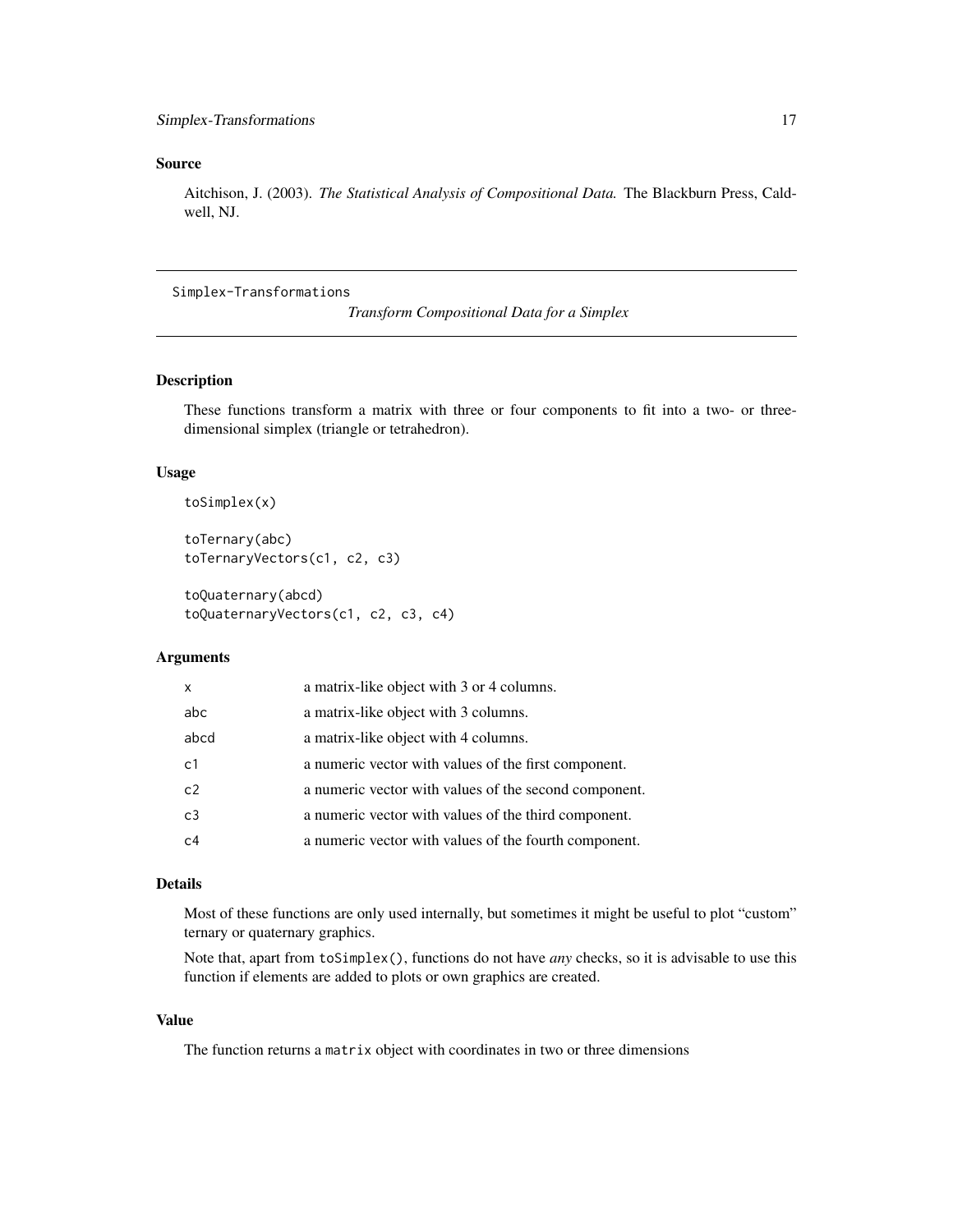# Note

In prior versions (up to 0.5-0), an unexported function coord.trafo() was used internally and could also be accessed via DirichletReg:::coord.trafo().

If you have used this in your code, you will get a message that the function is now deprecated and will become defunct in the future. Use toSimplex() instead.

# Author(s)

Marco J. Maier

# Examples

# create a DirichletRegData object from the Arctic Lake data "to be added"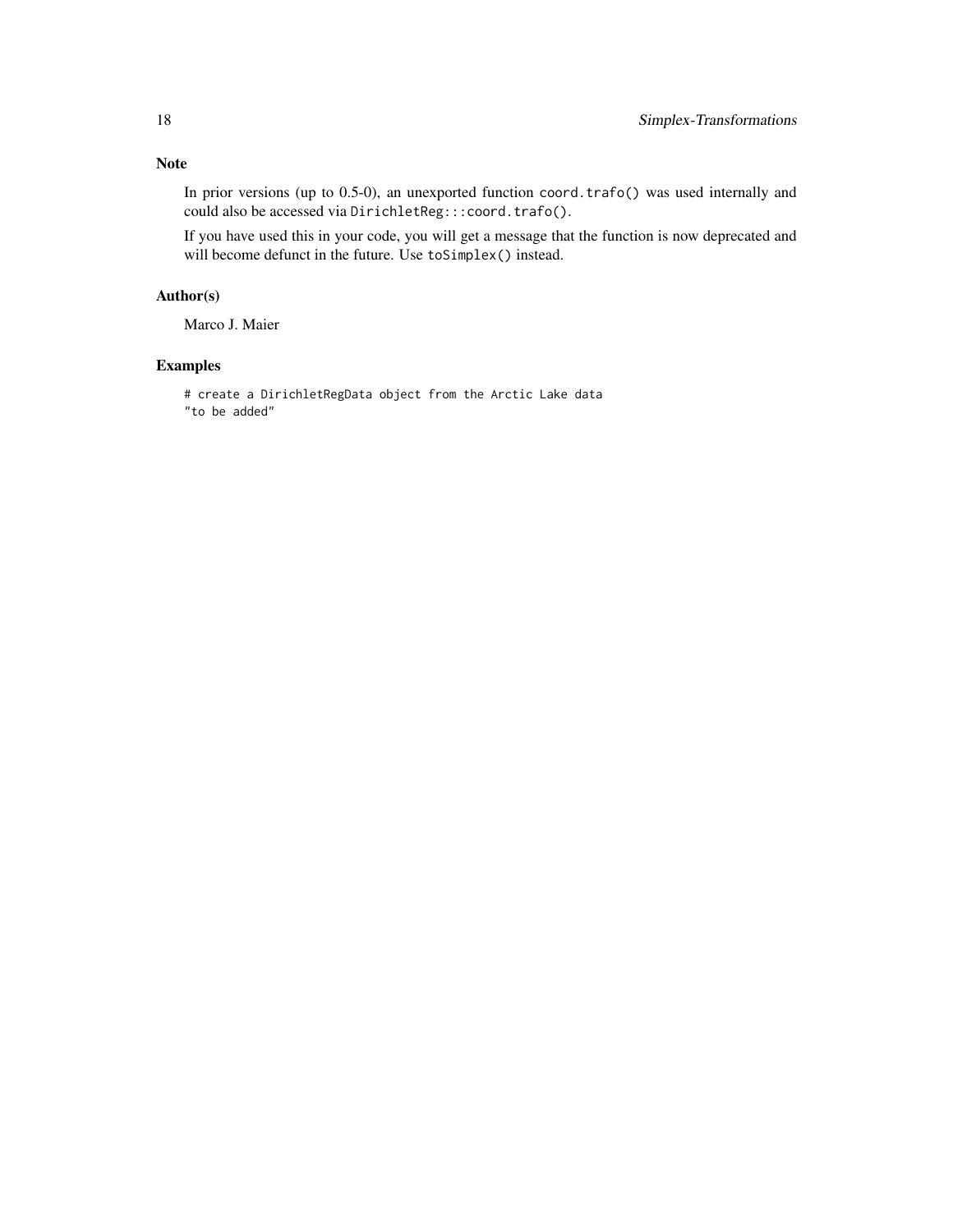# <span id="page-18-0"></span>**Index**

∗Topic datasets ArcticLake, [3](#page-2-0) BloodSamples, [4](#page-3-0) GlacialTills, [14](#page-13-0) Reading Accuracy Data, [16](#page-15-0) Rocks, [16](#page-15-0) ∗Topic hplot plot.DirichletRegData, [15](#page-14-0) ∗Topic manip DirichletRegData, [6](#page-5-0) Simplex-Transformations, [17](#page-16-0) ∗Topic models DirichReg, [11](#page-10-0) ∗Topic multivariate DirichReg, [11](#page-10-0) ∗Topic package DirichletReg-package, [2](#page-1-0) ∗Topic regression DirichReg, [11](#page-10-0) AIC.DirichletRegModel *(*DirichletRegModel*)*, [9](#page-8-0) all.equal, *[7](#page-6-0)* anova.DirichletRegModel, [2](#page-1-0) ArcticLake, [3](#page-2-0) BIC.DirichletRegModel *(*DirichletRegModel*)*, [9](#page-8-0) BloodSamples, [4](#page-3-0) confint.DirichletRegModel *(*DirichletRegModel*)*, [9](#page-8-0) ddirichlet *(*Dirichlet*)*, [5](#page-4-0) ddirichlet\_R *(*Dirichlet*)*, [5](#page-4-0) Dirichlet, [5](#page-4-0) DirichletReg *(*DirichletReg-package*)*, [2](#page-1-0)

DirichletReg-package, [2](#page-1-0) DirichletRegData, [6](#page-5-0) DirichletRegModel, [9](#page-8-0)

DirichReg, *[7](#page-6-0)*, [11](#page-10-0) DR\_data, *[12](#page-11-0)*, *[15](#page-14-0)* DR\_data *(*DirichletRegData*)*, [6](#page-5-0) drop1, *[10](#page-9-0)* drop1.DirichletRegModel *(*DirichletRegModel*)*, [9](#page-8-0) fitted.DirichletRegModel *(*DirichletRegModel*)*, [9](#page-8-0) GlacialTills, [14](#page-13-0) glm, *[13](#page-12-0)* lines.DirichletRegData *(*plot.DirichletRegData*)*, [15](#page-14-0) logLik.DirichletRegModel *(*DirichletRegModel*)*, [9](#page-8-0) maxBFGS, *[13](#page-12-0)* maxNR, *[13](#page-12-0)* nobs.DirichletRegModel *(*DirichletRegModel*)*, [9](#page-8-0) plot.DirichletRegData, [15](#page-14-0) predict.DirichletRegModel *(*DirichletRegModel*)*, [9](#page-8-0) print.DirichletRegConfint *(*DirichletRegModel*)*, [9](#page-8-0) print.DirichletRegData *(*DirichletRegData*)*, [6](#page-5-0) print.DirichletRegModel *(*DirichletRegModel*)*, [9](#page-8-0) rdirichlet *(*Dirichlet*)*, [5](#page-4-0) ReadDisc *(*Reading Accuracy Data*)*, [16](#page-15-0) Reading Accuracy Data, [16](#page-15-0) ReadingSkills *(*Reading Accuracy Data*)*, [16](#page-15-0)

residuals.DirichletRegModel *(*DirichletRegModel*)*, [9](#page-8-0)